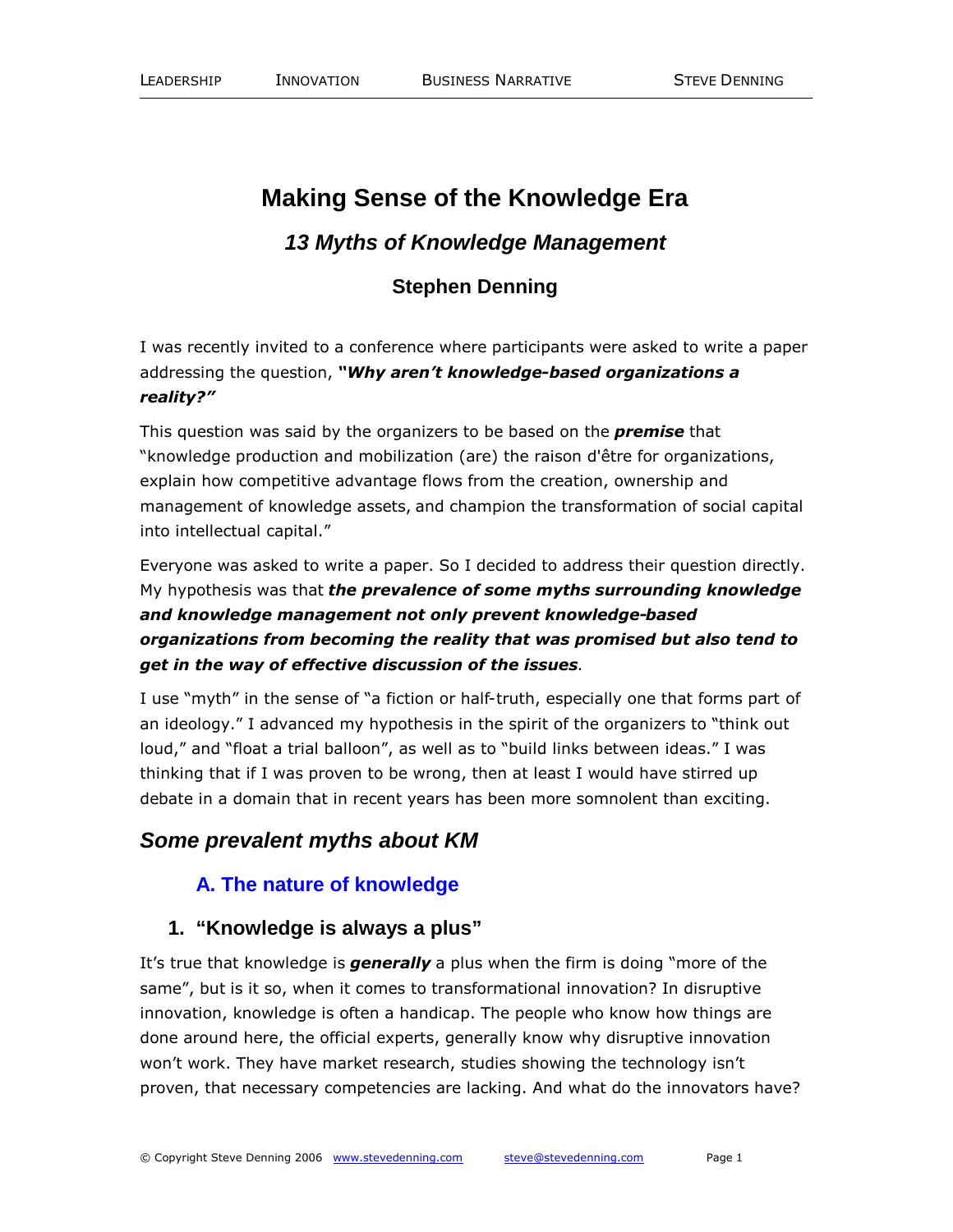A mere dream of how the world could be different: for instance, a world in which hundreds of millions of people might fall in love with an iPod. This wasn't knowledge. It was a hunch, a surmise, a guess by Steve Jobs. In disruptive innovation, knowledge can be a barrier, not an asset.

### **2. "Knowledge is sticky"**

Many writings dwell on how hard it is to transfer knowledge: knowledge is sticky. Yet John Seely Brown showed this is also a half-truth. The paradox is that *knowledge is not only sticky: it's also very leaky, particularly high-value knowledge*. In fact, high value knowledge tends to fly out the door at the speed of light, as Xerox PARC found.<sup>1</sup> It's often low-value knowledge that is sticky – with peons hanging on to their little piece of knowhow in the hope that it might give them job tenure for just a few more hours. Meanwhile high-value knowledge flies out the door, often because the management isn't listening and doesn't realize what riches it has.

#### **3. "The concept of knowledge is infinitely extendable"**

When I was at school, knowledge was "true, justified, belief." Then Michael Polanyi told us about tacit knowledge. More recently, the KM literature tends to include in knowledge, insights, hunches, surmises, educated bets, business models, strategies, scenarios, whatever. Do we know what is knowledge?

In fact there seem to be at least four very different concepts of knowledge floating around.

#### **A. Classic philosophy: Knowledge is justified, true, belief.**

In mainstream Anglo-Saxon philosophy, knowledge is generally taken to be some variation on: "justified, true belief." This view stems from Part 3 of Plato's dialogue, *Theaetetus*. Thus something is knowledge if it is believed, true and if the person is able to "give an account" i.e. can justify it. Various refinements and nuances (e.g. Gettier examples<sup>2</sup>) continue to be discussed, but basically the idea the knowledge is some variant of "justified, true belief" remains the mainstream view in Anglo-Saxon philosophy.

#### **B. Polanyi's view: knowledge is basically tacit.**

In *Tacit Knowledge* (1966), Michael Polanyi put forward the notion that knowledge is basically tacit. Polanyi gives as an example:

In a lab experiment, subjects are given electric shocks after watching some groups of syllables flashed at him. After a while they can predict whether or not he is going to be shocked, even before they can articulate the principle underlying the shock/non-shock pattern. According to Polanyi, it is "obvious"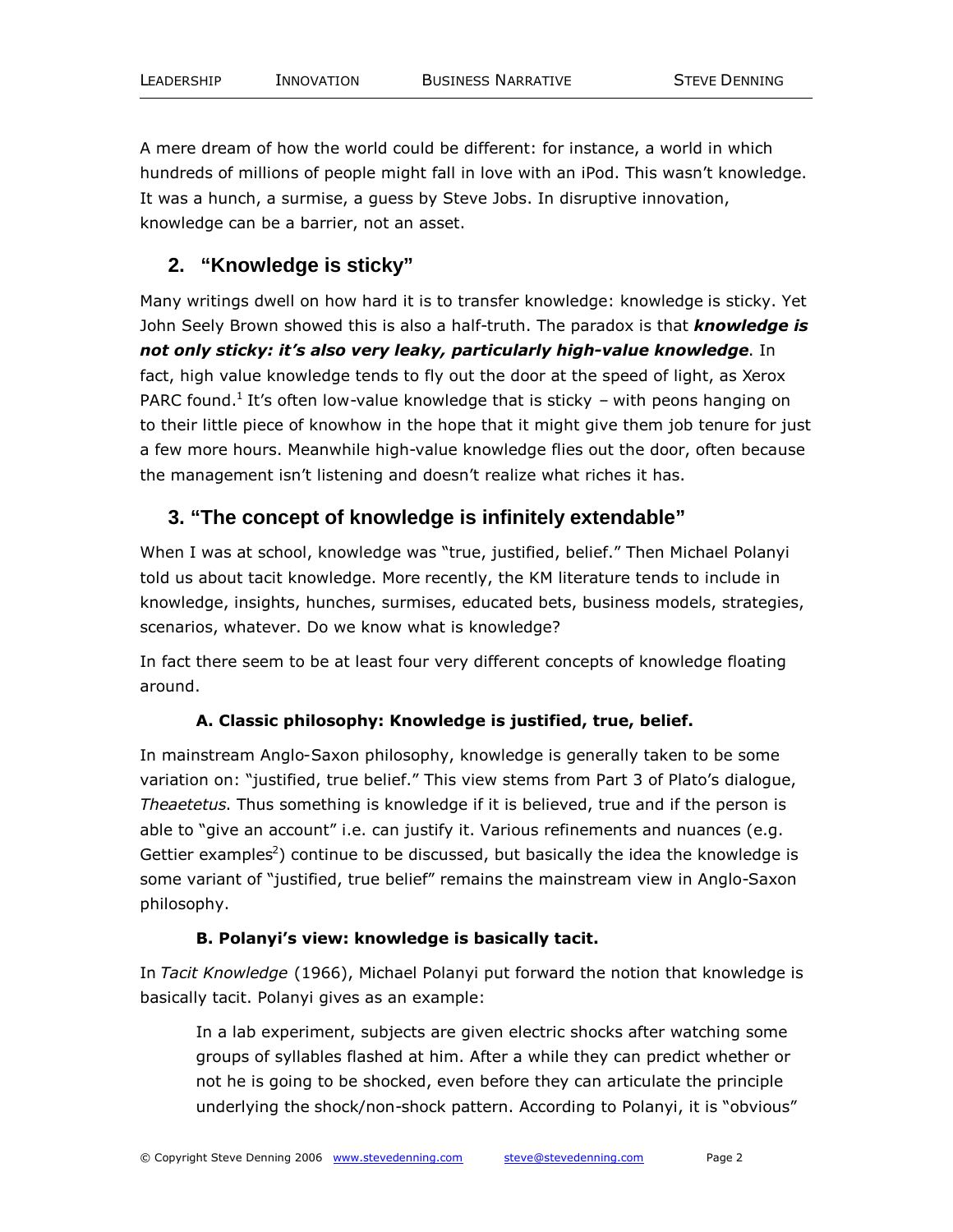that this is knowledge: the man knows the pattern, even though he cannot say what it is.  $3$ 

This view raises several issues.

First, there are objections from the classic philosophic viewpoint. As Plato wrote in the Theatetus: (p.202c): "Now when a man gets a true judgment about something without an account, his soul is in a state of truth as regards that thing, but he does not know it; for someone who cannot give and take an account of a thing, is ignorant about it."

The philosophers' conclusion seems to be that it is "obvious" that all knowledge is explicit—the exact opposite of what Polanyi views as "obvious".

Second, does Polanyi extend his theory to animals? For instance, amoebas demonstrate by their behavior that they can distinguish between food and non-food, just like the human subjects with electric shocks. Neither is able to articulate their knowledge, but for Polanyi, conscious awareness of knowledge seems to be irrelevant. Is Polanyi saying that amoebas have knowledge? If so, philosophers would say: this is obviously wrong.

Third, is Polanyi saying that explicit knowledge is not real knowledge? Suppose a physics professor understands the physics of riding a bicycle but can't ride one himself. Is Polanyi saying that the professor has no real knowledge of riding bicycles? If yes, philosophers would say: this is nonsense.

Fourth, there is the problem of the obscurity of Polanyi's prose. Look at a typical Polanyi sentence: "Subsidiary or instrumental knowledge, as I have defined it, is not known in itself but it known in terms of something focally known, to the quality of which it contributes, and to this extent it is unspecifiable.<sup>"4</sup> After pages and pages of sentences like this, can we be sure that anyone knows what Polanyi really thought?

#### **C. Nonaka: knowledge can be either explicit or tacit**

Polanyi's view of knowledge didn't seem to make much headway with professional philosophers. But along came Professor Nonaka in 1995 with his view in *The Knowledge-Creating Corporation* that knowledge can be *either* explicit *or* tacit. According to Nonaka, tacit knowledge can be "converted" into explicit knowledge. And explicit knowledge can become "internalized" as tacit knowledge. This view was widely adopted in KM: e.g. Davenport & Prusak and many, many others.<sup>5</sup>

As to Nonaka's view of tacit knowledge, the same classic philosophic objections apply to tacit knowledge as they do to the Polanyi view of it: to the classical philosopher, it is "obvious" that tacit knowledge isn't real knowledge because it doesn't have "an account".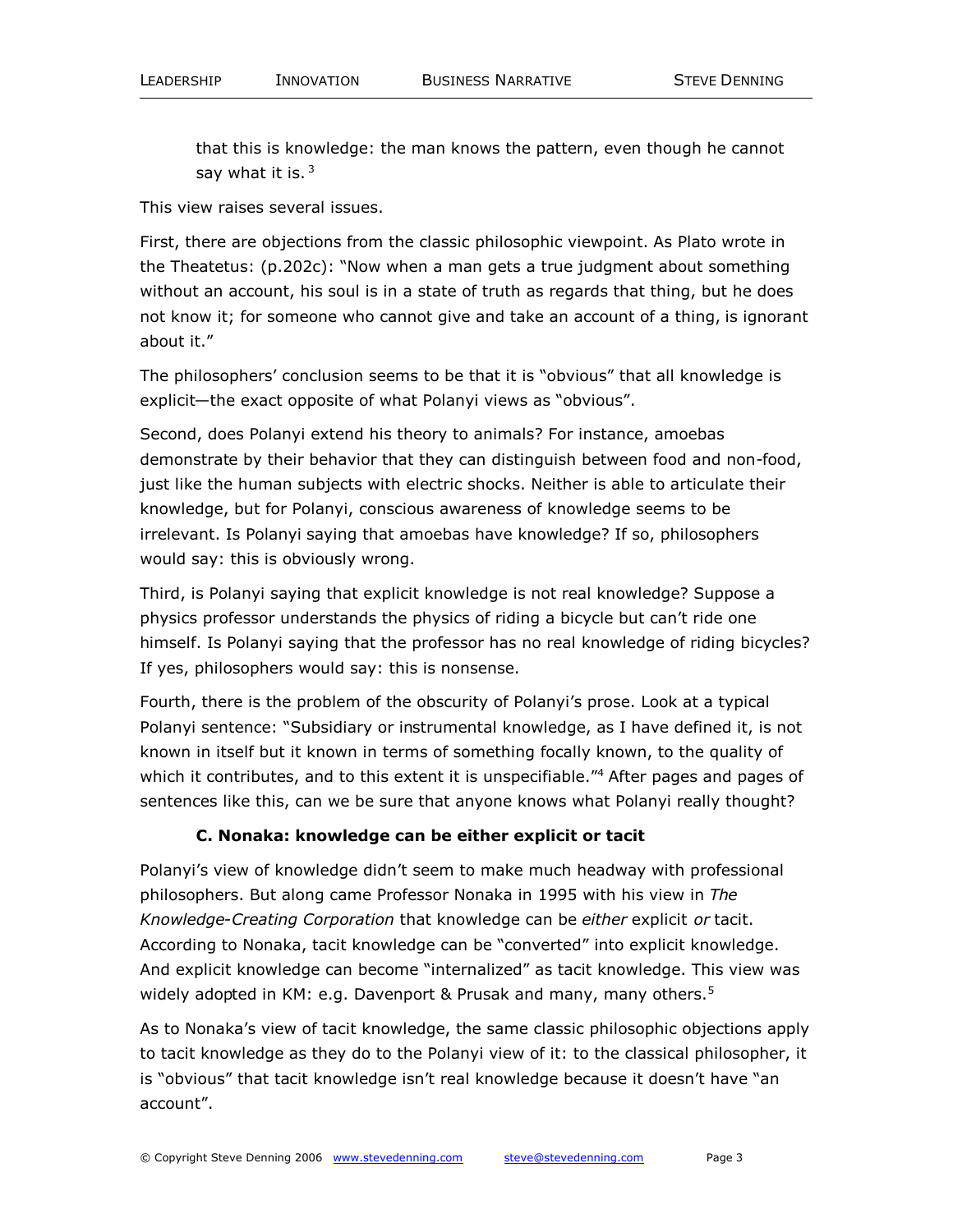Then there is the objection from the Polanyi supporters that Nonaka and his legion of followers are "confused" or "mistaken": they have "misunderstood" Polanyi. According to the Polanyi school, to reduce what is known to what can be articulated amounts to impoverishing the notion of practical knowledge. Polanyi said that it is impossible to articulate practical knowledge explicitly in rules, principles, maxims, because real knowledge is to some extent "ineffable". Hence Nonaka and his followers have "obviously" got it all wrong.<sup>6</sup>

A third objection is that knowledge, so defined, includes too much—insights, hunches, surmises, educated bets, business models, strategies, scenarios, practically everything except the kitchen sink, so that it is wildly out of touch with any common sense use of the word, "knowledge". It seems that anything that could conceivably add value or have something to do with the mind is "knowledge". So long as this was some obscure philosophical theory, one might say: "who cares?" But when many large corporations start basing knowledge management programs on such a view, then it has real world consequences. Thus things that few people would dream of calling knowledge are put forward in KM programs as "knowledge", thereby risking bringing those KM programs into disrepute.

#### **D. John Seely Brown: knowledge must be both explicit and tacit**

All these objections can be avoided by adopting an even narrower definition. Thus John Seely Brown seems at times to imply: "You only really know something if you have *both* explicit *and* tacit understanding of it." E.g You don't really "know" Newtonian physics unless you can *both* solve the equations *and* have a feel as to what will happen if you drop a stone from an airplane.<sup>7</sup> You don't have real knowledge about riding bicycles you have to know both how to ride a bicycle and the relevant laws of physics. The problem on this view is that hardly anyone knows anything. There is practically no knowledge at all in the world, which is also absurd.

Where this does this leave us? There are four very different concepts of knowledge floating about.

|                                          | Is it really knowledge? |         |        |                  |
|------------------------------------------|-------------------------|---------|--------|------------------|
|                                          | Classic view            | Polanyi | Nonaka | John Seely Brown |
| "Knowing that"<br>(explicit)             | X                       |         | X      |                  |
| "Knowing how"<br>(tacit)                 |                         | X       | x      |                  |
| Both "knowing that"<br>and "knowing how" | X                       | X       | x      | x                |

Which is correct? One is tempted to conclude, as Plato in effect does at the conclusion of Theaetetus: "Beats me!" While this may be a viable position for a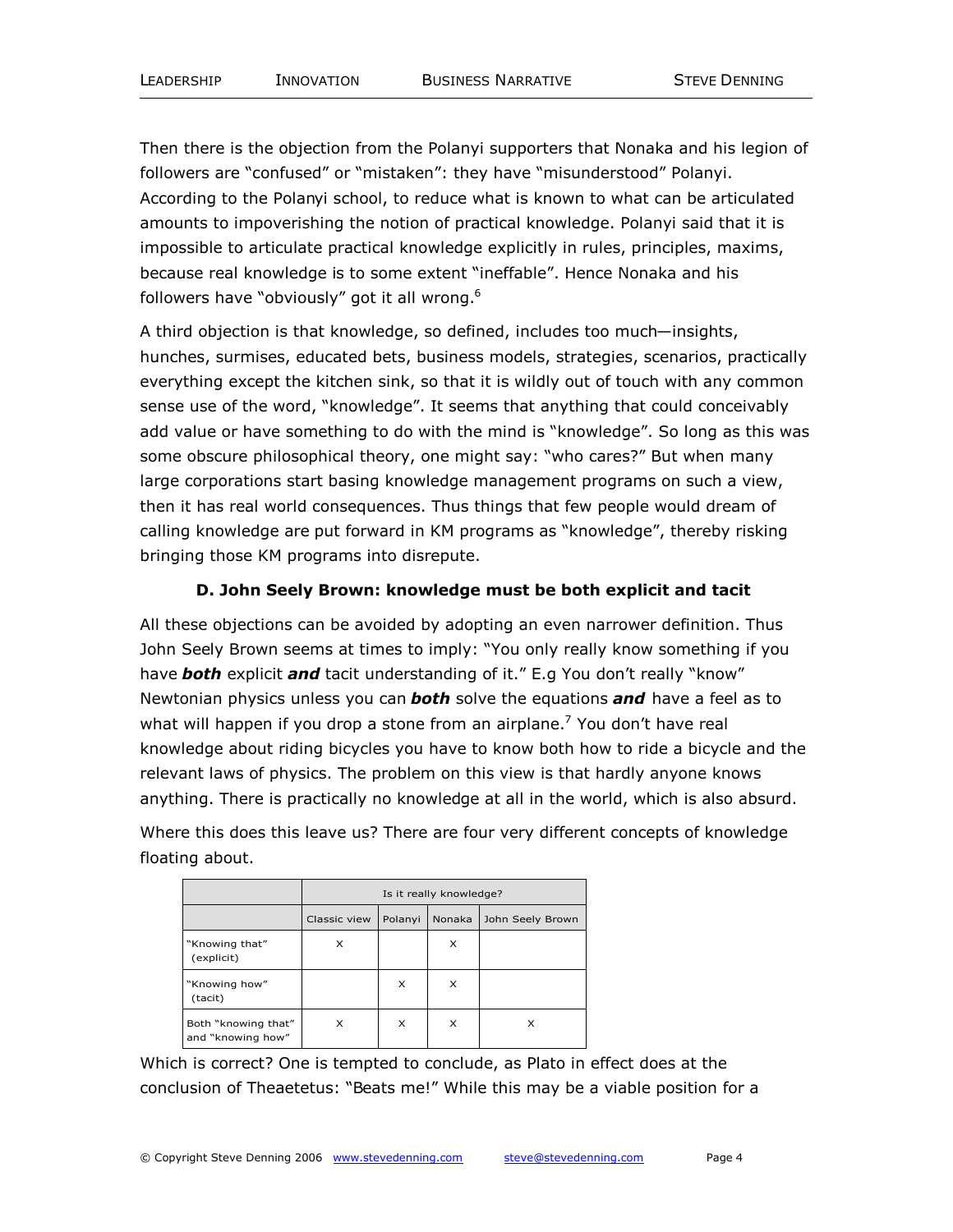philosopher to adopt, even the world's most famous philosopher, it's a recipe for utter confusion when applied to a knowledge management program in a large corporation. At a minimum, one would think that KM people should be explicit about which concept of knowledge they are using and why—something I rarely see in practice.

#### **B. The nature of knowledge sharing**

#### **4. "Knowledge can be transferred"**

Looking back, I have often talked about "knowledge transfer", but it is surely right to say that strictly speaking it isn't possible. Information can be transferred. Knowledge requires internalization by the "receiver". Hence talk of transfer of knowledge is a misleading account of what is occurring. "Sharing" seems to me a better term, since it implies that the "sharee" needs to take some active step to internalize the knowledge, before the sharing is effective.

## **5. "Knowledge-sharing is always a good thing"**

The literature usually assumes knowledge-sharing is always a good thing, overlooking situations where confidentiality or risk of abuse make it problematic. I was struck by Reed Stuedemann's presentation of Caterpillar's Knowledge Network to the SIKM network, which showed some neat features by which staff and clients could find the summary of anything in the entire knowledge base, but the owners of each knowledge space could control who got access to the full text. Thus control is part of effective sharing. Knowledge-sharing isn't always a good thing.

#### **6. "Knowledge is more important than values"**

In listening to accounts of successful KM programs, I've been struck by the role of values. In one presentation, Raj Datta of Mindtree talked for almost an hour about KM and the word, "knowledge", hardly came up. The whole focus was on demonstrating, instilling and communicating the value of sharing openly throughout the organization. That got me wondering whether we may be talking more about "values management" more than "knowledge management".

Thus Mindtree Consulting launched a persistent multi-year effort to establish five values as the dominant values of the organization:

- Caring requires empathy, trust; needed to enable sharing and individual push of knowledge
- Learning required for individual pull of knowledge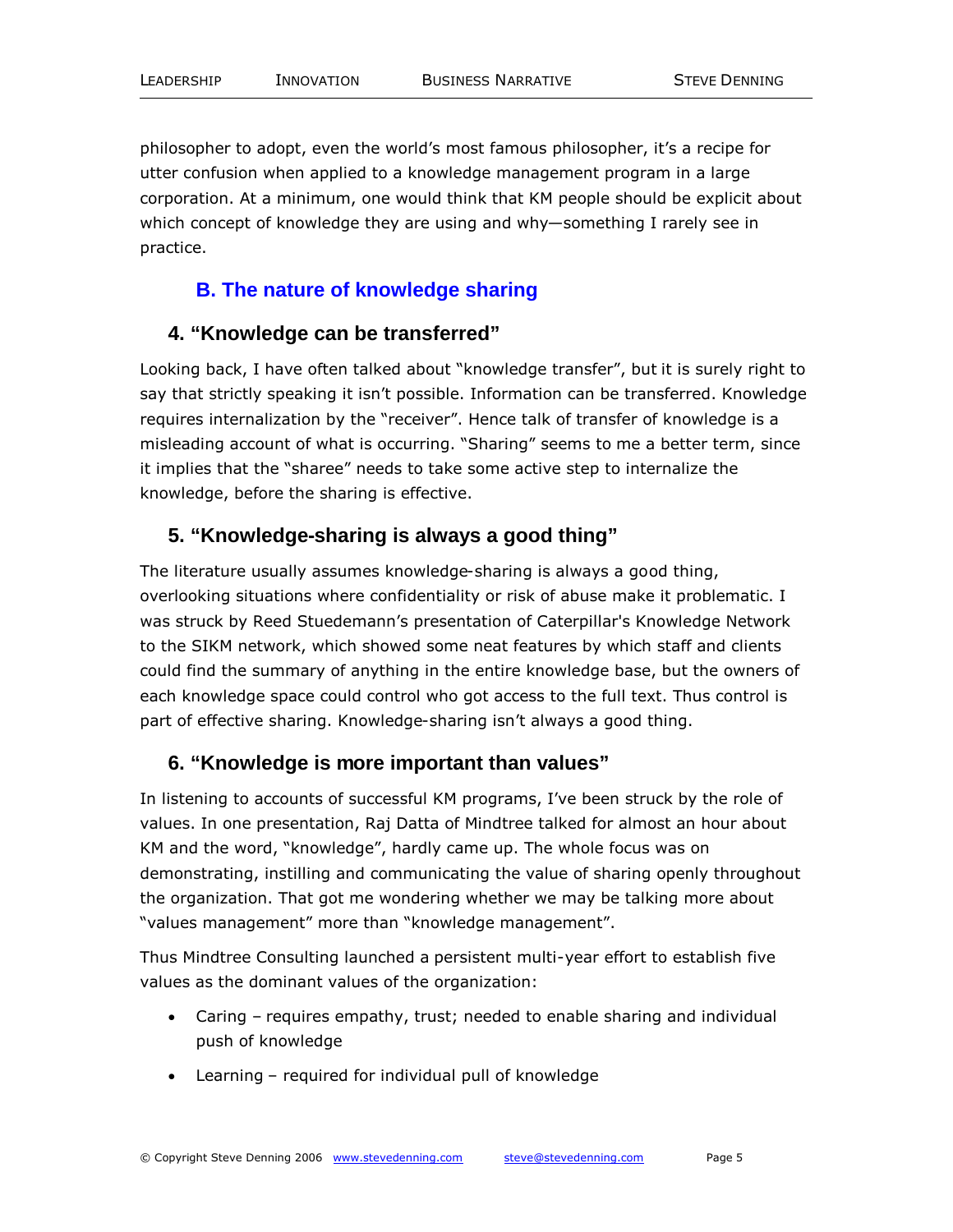- Achieving high performance requires resourcefulness and heavy reliance on knowledge
- Sharing active cooperation; requires fair process, openness, transparency.
- Social Responsibility an outward extension of all the above values

The focus on values greatly facilitated the implementation of knowledge management in the firm.<sup>8</sup>

#### **7. "People always want to have better knowledge"**

Common sense might suggest that self-interest would push people to want better knowledge. But while the desire for better knowledge is evident *within* a discipline or community of practice, it is less so *between* disciplines or areas of expertise. Putting in place arrangements that will facilitate sharing within the discipline is an important step in KM. But this should not blind us to the reality that, when it comes to learning from different disciplines, the interest in learning is not always evident.

### **8. "The task of KM is to enhance the supply of knowledge"**

Supply of knowledge has always been fairly plentiful. Libraries have been available for millennia but there are rarely lines of people waiting. The web obviously makes access infinitely easier and quicker, but it does nothing to enhance demand. If we look at the many debacles in the private and public sector of the last decade, better knowledge was generally staring decision-makers in the face. The problem was lack of demand. Until the demand side of knowledge is addressed, it is hard to see how enhancing the supply of knowledge will make much difference.

## **9. "There are structural solutions to the lack of demand for knowledge"**

The hope seems to linger on that somehow, if we can just find the right organizational arrangement, the right directive, the right top-down decision, the right mix of carrots and sticks, the desire to share knowledge will somehow grow, expand, even explode. This faith is similar to the faith in the Tooth Fairy, and equally misleading.

## **C. The impact of knowledge sharing**

## **10. "Knowledge management will transform the business landscape"**

Back in the mid 1990s, many of us sensed that KM might change the business landscape. Well, KM did indeed arrive, but it's hard to see the business landscape as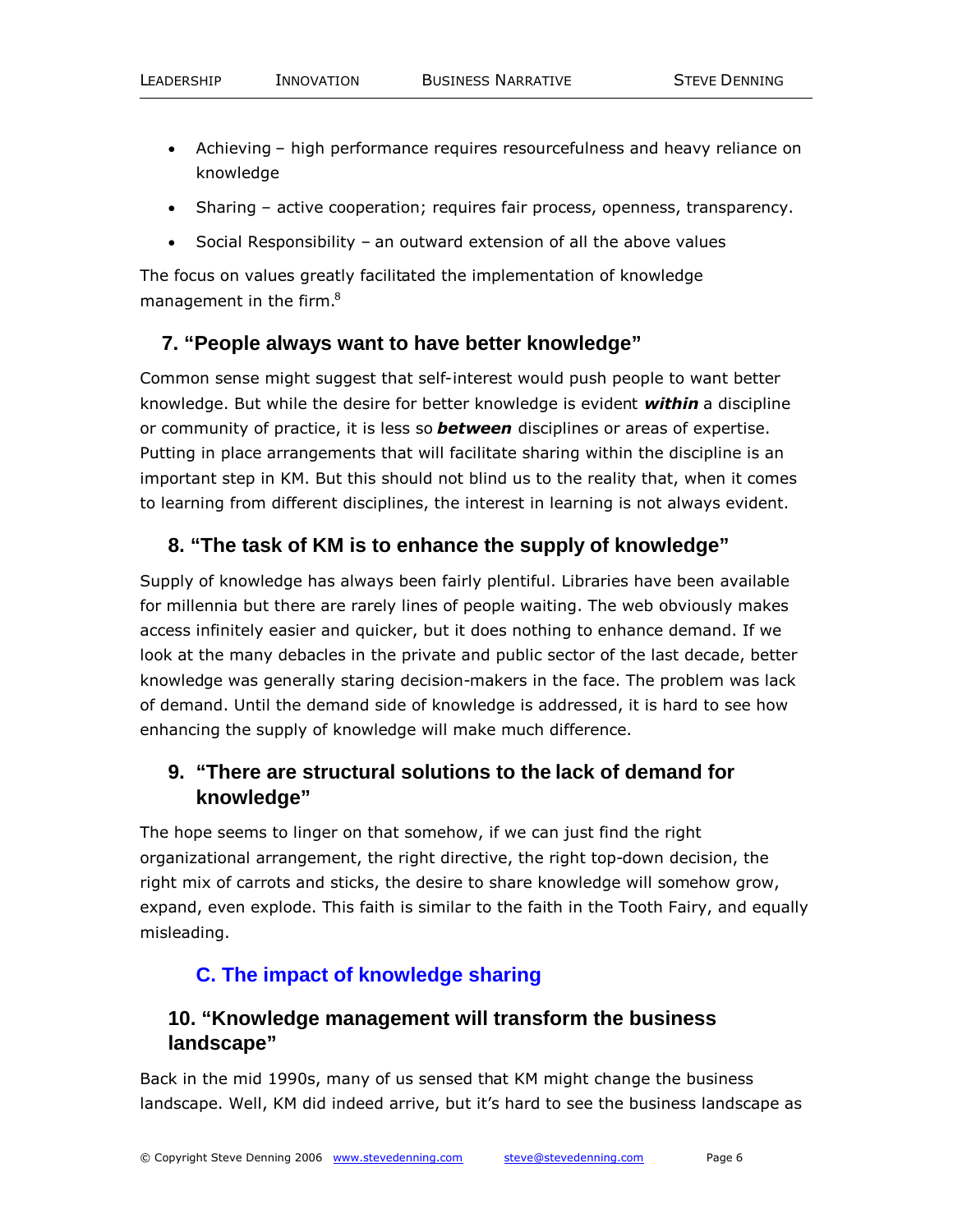transformed. Based on where CKOs are in the corporate pecking order, firms apparently regard KM as a modest competence, somewhere on a par with running effective inventory control. Every good company needs one. It lowers costs. If you don't have one, you need to be more efficient in other areas to be competitive. But inventory control doesn't transform the business landscape. And neither do most KM programs.

#### **11. "KM succeeded and no one knows it"**

KM, it is said, has been internalized into organizations and so now it's like the telephone – something you take for granted. This of course was not what was promised in the hyperbole about KM transforming the business landscape, or "the very *raison d'être* of organizations and their competitive advantage". Here KM seems a bit like God, nowhere visible but everywhere present. On an evidence-based viewpoint, shouldn't we recognize that there has been some hyperbole and that KM is a necessary but modest competence?

### **12. "It was the IT vendors who killed KM"**

Some say hawking by IT vendors caused people to believe they could buy KM in a box; when they found it wasn't so, the backlash undermined the whole KM movement. There is a grain of truth here, but as a total explanation of what ails KM, no more than a half-truth.

## **13. "Knowledge is the only sustainable competitive advantage"**

What is the evidence for this pervasive KM mantra? Is it true? What about smarts? What about courage? What about values? What about imagination? What about an ability to innovate? If high-value knowledge is leaky, how sustainable is competitive advantage based on it? One could make a reasonable case that KM can make doing "more of the same, cheaper, quicker and better" generally more efficient, but does it generate a sustainable competitive advantage? I have yet to see the evidence for KM as the driving force behind transformational innovation.

Of course, if you define knowledge very broadly, as Nonaka does, to include practically everything—insights, hunches, surmises, educated bets, business models, strategies, scenarios, even values—then sure, knowledge is the basis for competitive advantage. But that doesn't tell us much.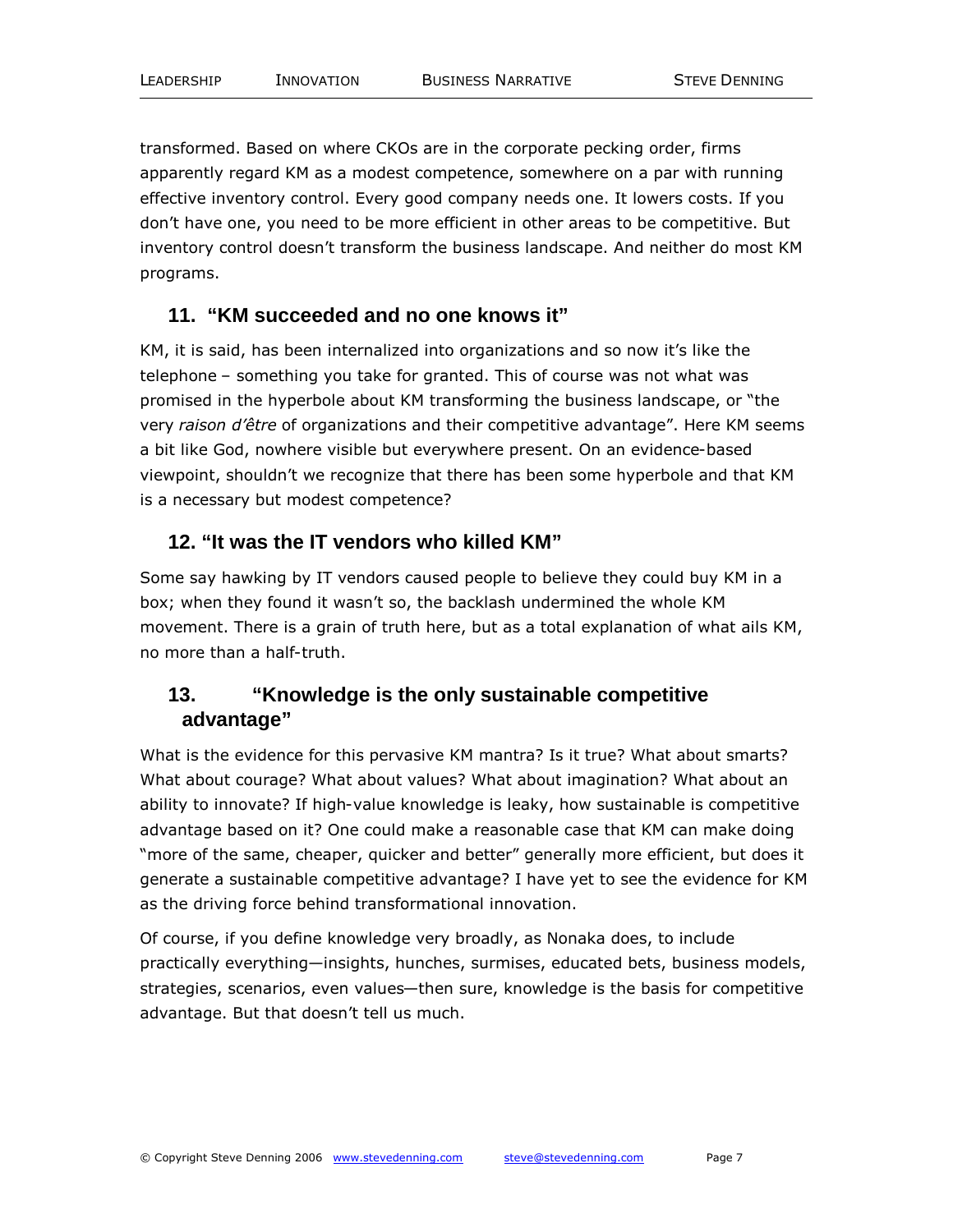## *The Way Forward*

It is not that the propositions cited above are totally wrong. Most are partly correct. But they are also partly incorrect. And they are widely believed and pervasive in the literature.

So the way forward in KM is to be more nuanced, more accurate, more precise in what we say and how we talk about knowledge and knowledge sharing, along with perhaps more than a soupcon of modesty in what we claim and predict.

Is this the way forward? I am not arguing here that KM is nonsense or that it should be closed down. I do believe that KM is an essential part of most, if not all, organizations. How big a role will it play in future? On a positive note, I was struck by the recent 2020 Foresight report issued by The Economist Intelligence Unit.<sup>9</sup> It's a survey of 1,656 senior executives from around the world in late 2005:

| Which of the following areas of activity offer the greatest<br>potential for productivity gains over the next 15 years?<br>Select up to three activities.<br>(% respondents) |    |
|------------------------------------------------------------------------------------------------------------------------------------------------------------------------------|----|
| Knowledge management                                                                                                                                                         | 43 |
| Customer service and support<br>35                                                                                                                                           |    |
| Operations and production processes<br>29                                                                                                                                    |    |
| Strategy and business development<br>29                                                                                                                                      |    |
| Marketing and sales activities<br>28                                                                                                                                         |    |
| Human resource management and training<br>23                                                                                                                                 |    |
| Corporate performance management<br>22                                                                                                                                       |    |
| Product development<br>10                                                                                                                                                    |    |
| Financial management and reporting<br>17                                                                                                                                     |    |
| Supply-chain management                                                                                                                                                      |    |
| 17<br>Risk management and compliance<br>14                                                                                                                                   |    |
| Procurement<br>10                                                                                                                                                            |    |
| Source: Economist Intelligence Unit survey, 2005.                                                                                                                            |    |

Apparently many senior executives are still expecting big things from KM. If we are not to disappoint these expectations, then getting our own house in order and freeing it from some of its pervasive and debilitating half-truths will be a key part of the way forward.

How big is it likely to be? To get a handle on this issue, it might be useful to go back and have another look at the book that in some ways launched it all.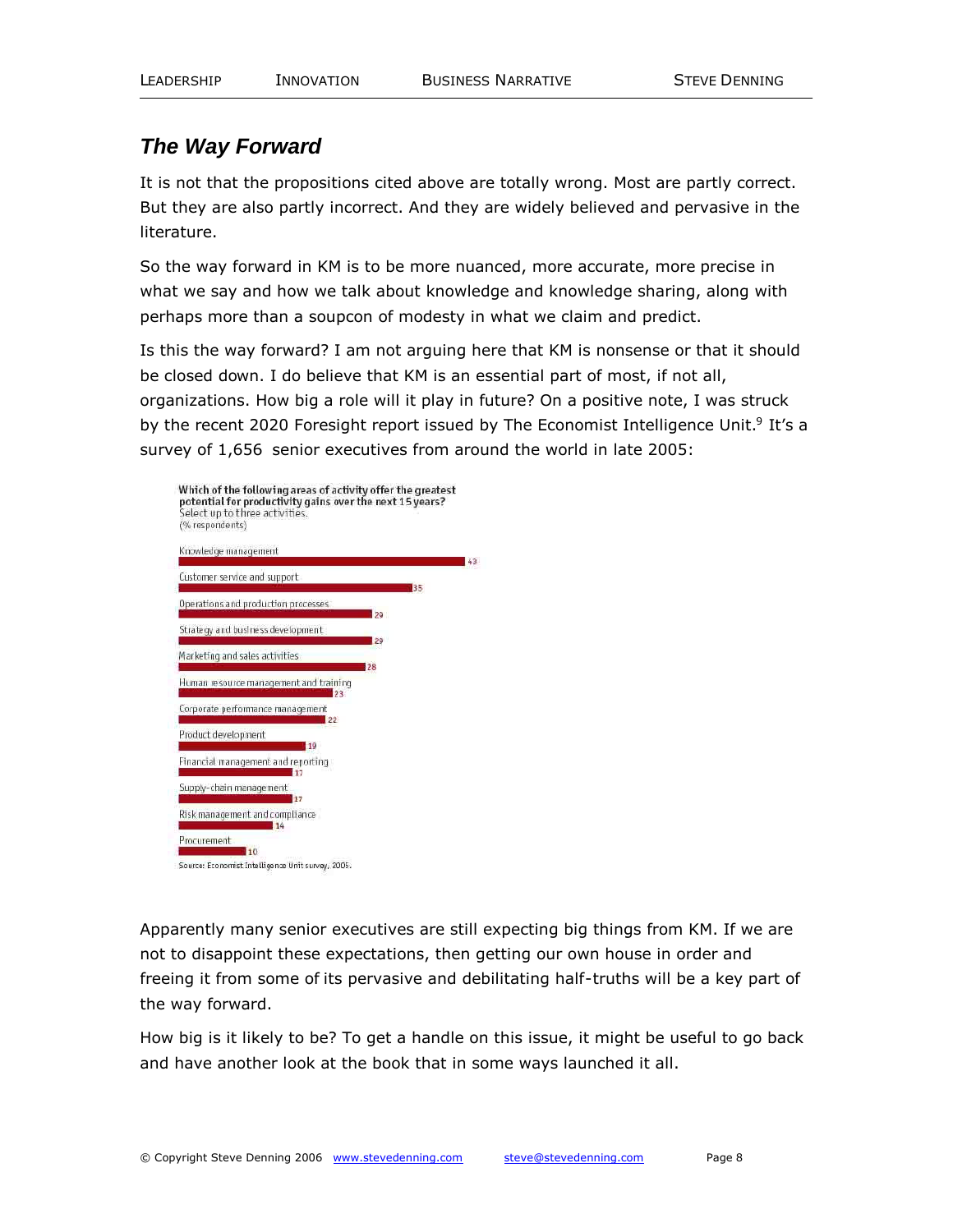## *Peter Drucker and the Knowledge Era*

Peter Drucker's book, *Post-Capitalist Society* was a startling book when it was published in 1993 and it is still quite thought-provoking to read it again today. The book presented an apocalyptic vision of the world economy: a new era was appearing. He called it the knowledge era, although he never explicitly defined "knowledge".

In the new era, according to Drucker, the basic economic resource would be knowledge—which seemed to include an ability to manipulate ideas and innovate. The leading social groups would be knowledge workers. The key economic challenge would be the productivity of knowledge work and the knowledge worker. The result, he said, would be a transformation of the world: "as profound, devastating, far reaching, and unimaginable," as the Industrial Revolution.

Even more scary: for those who had eyes to see, the revolution was already happening.

How did Drucker arrive at his apocalyptic conclusion? To simplify his argument, it had three main parts:

- In the  $19^{th}$  Century, the winners were those who could apply knowledge to tools, processes and products.
- In the 20<sup>th</sup> Century, the winners were those who could apply knowledge to work.
- In the 21<sup>st</sup> Century, the winners will be those who can apply knowledge to knowledge itself.

Thus in the 19<sup>th</sup> Century, knowledge was applied to tools, processes and products. The domain was the machine and the factory. Machines expanded economic capacity. Economic growth occurred, but almost all the benefits of growth went to the owners of capital.

This is because the productivity of labor didn't increase significantly. The workers were no more productive than they had been in the workshops of ancient Greece or Rome. So the pay for workers didn't improve in the  $19<sup>th</sup>$  Century. At the end of the century, there was a prospect of class war.

Thus the winners in the 19<sup>th</sup> Century economy were those who could command and control "stuff"—the hard material things of the economy: the owners of land, industry, manufacture and mines.

Around the turn of the 20th century, knowledge began to be applied to work, as a result of scientific management launched by Frederick Taylor. Productivity of labor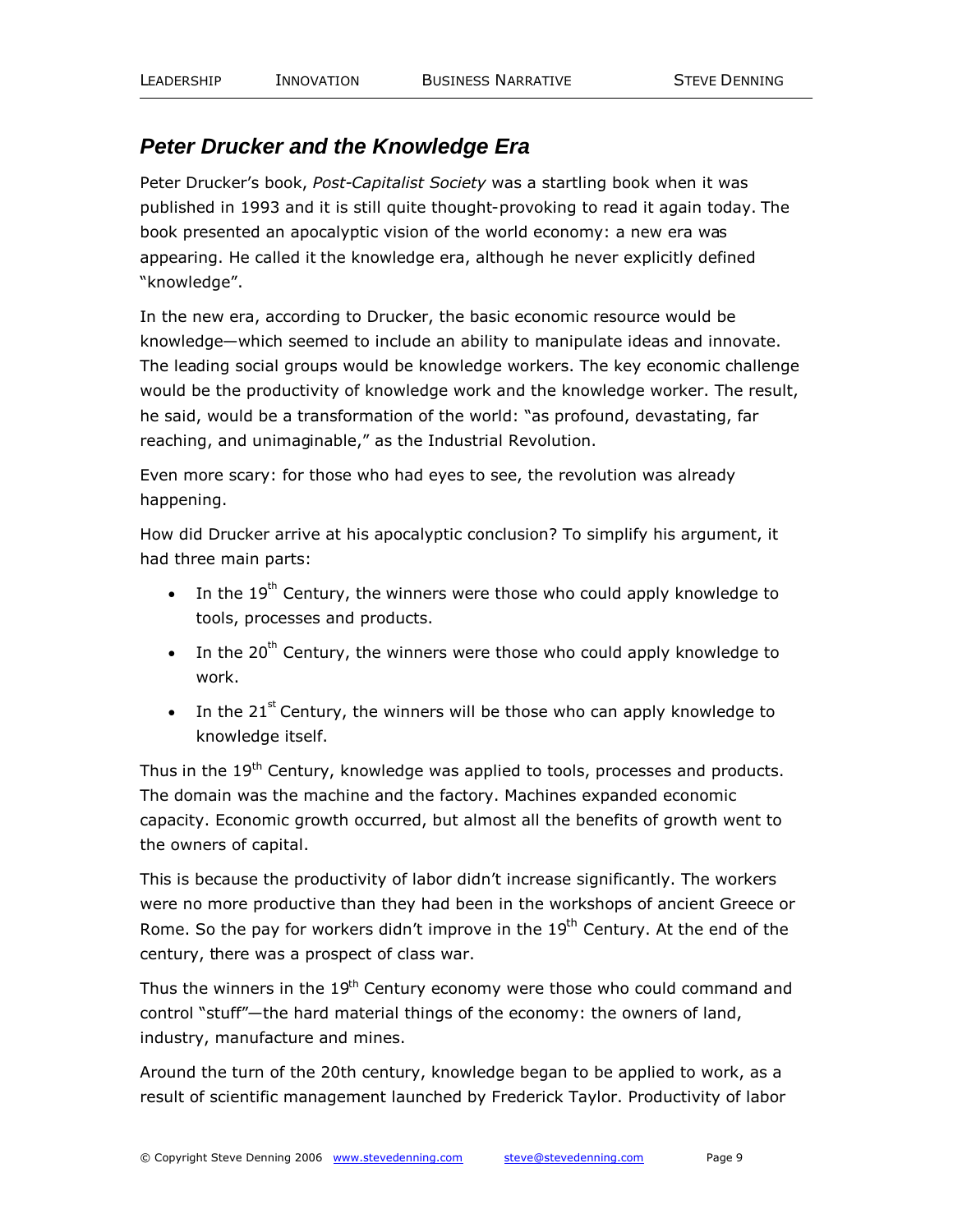grew around 4% a year, thus doubling every 18 years. Since Taylor, productivity grew some fiftyfold in advanced countries. This provided the basis for the increases in the standard of living in the developed countries, thus averting a class war.

The winners in the  $20<sup>th</sup>$  Century economy were those who could command and control ideas i.e. what Richard Lanham calls "fluff".<sup>10</sup> The relevant domains were traditional management, "more of the same" innovation (better, cheaper, quicker), data management, data mining, training, cost reduction & downsizing, central planning & programming, incentives & disincentives and oligopolistic marketing. We are in the world of ideas here, but we are still using command-and-control techniques.

In the  $21<sup>st</sup>$  Century, according to Drucker, knowledge would be applied to knowledge itself. "Knowledge is now being applied to systematically and purposefully define what new knowledge is needed, whether it is feasible, and what has to be done to make knowledge effective. It is being applied, in other words, to systematic innovation. As a result, knowledge has become **the** resource rather than **a** resource…This fact changes – fundamentally – the structure of society. It creates new social, economic and political dynamics."<sup>11</sup> Command and control won't work in this new era, because the workers own most of the means of production knowledge. Instead, one has to proceed through leadership by persuasion and inducement.

According to Drucker, the winners in this new game will be those who master knowledge about knowledge. The new competitive arena includes universities, libraries, the arts and the humanities, but also: learning, knowledge sharing, "knowledge worker" organizations, insights, deep smarts, wisdom, risk management, disruptive innovation, brands, values and transformational leadership.

In this era, the name of the game won't be command and control of "stuff" –hard material things—but an ability to master "fluff"—a capacity to change the way people think about, invest in, and pay for, immaterial things like ideas, experiences, brands, values and knowledge. In the new knowledge era, real men engineer brands, not engines.<sup>12</sup> They don't generate electricity, they generate ideas. They don't mine the ground for minerals: they trawl the world for new innovations. They don't command and control: they instill values. They don't just manage: they lead.

As of September 2006, it's hard to see that the knowledge era has started to generate the 4% per annum gains in productivity from "applying knowledge to knowledge" that the 20<sup>th</sup> Century produced from "applying knowledge to work". We have yet to see anything "as profound, devastating, far reaching, and unimaginable, as the Industrial Revolution", unless it's happening and we don't see it. As Drucker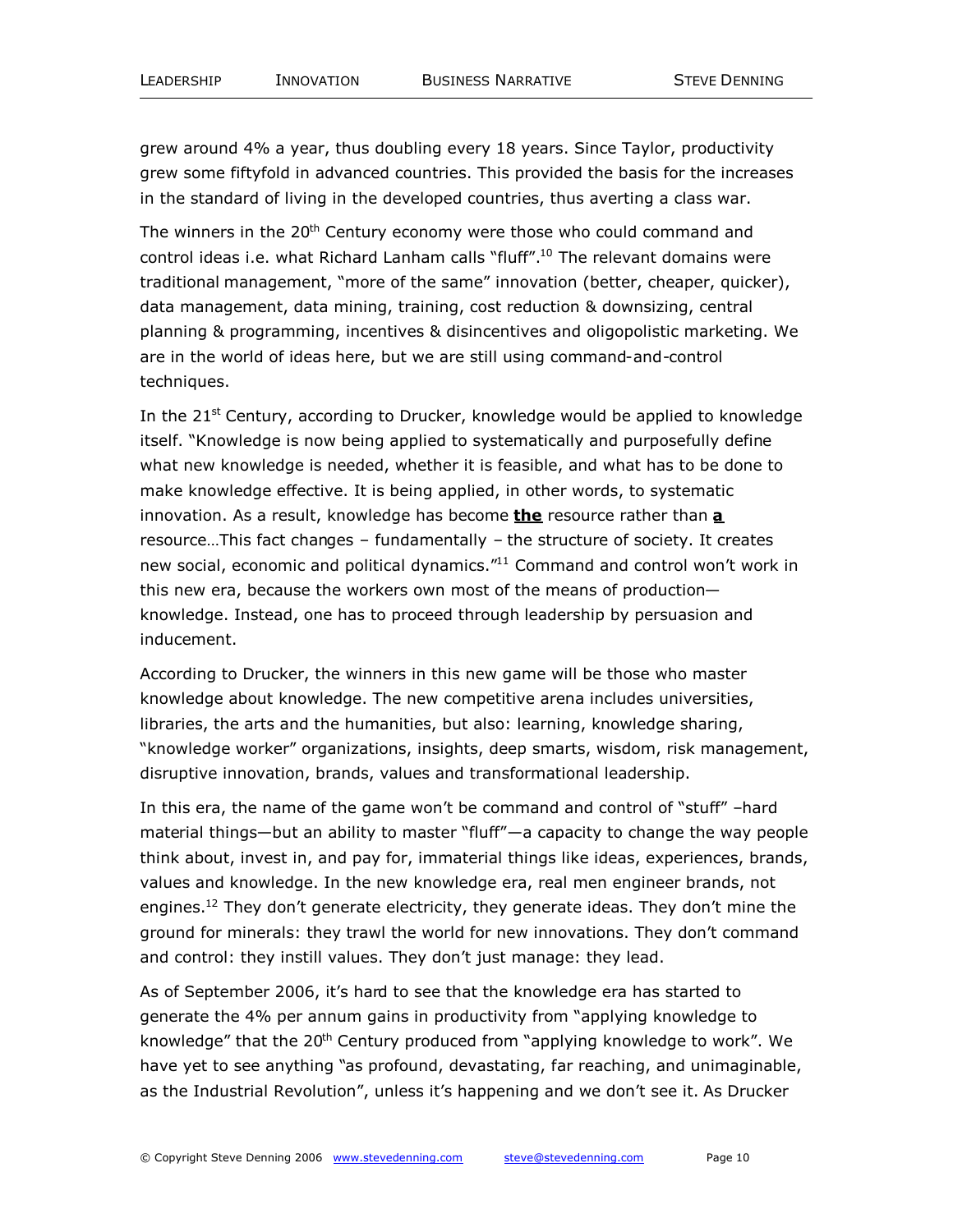himself noted, productivity improvements of knowledge workers were dismal as of 1993, and it's hard to see that this has changed significantly by 2006, once you take away downsizings and outsourcings.

That may be because most corporations are still largely managing in a commandand-control mode, which basically isn't effective in the knowledge era. What remains to be seen is what will happen when more corporations learn how to lead, and systematically acquire a capacity to persuade and inspire, and change the way people think about, invest in, and pay for, immaterial things, not simply traditional management by command-and-control. What will be the productivity situation for knowledge workers then?

Much is still unclear about the unfolding knowledge era. What does seem is that what is currently being done under the label of knowledge management in terms of sharing existing knowledge will be a significant, but still relatively small, part of the apocalyptic "knowledge era" that Drucker was talking about.

One option for knowledge management is to accept this relatively small and unexciting role and do it well. The practices have largely stabilized. Certification processes can be set up. We can become more efficient at doing it. Some people are already pursuing this approach. As T.S.Eliot might say: "Dust in the air suspended will mark the place where this story ended." Total quality management encountered a similar fate around 1990 when it opted to codify its procedures.<sup>13</sup>

The alternative is for knowledge management to widen its sights to include such elements as ideas, experiences, transformational innovation, risk management, strategy, branding and values, and leadership as part of its purview and become a major player in the unfolding knowledge era. This wider domain is where the real action is going to be, where the economic game will be won or lost. It is up to knowledge management whether it wants to be a major part of it or not.

September 5, 2006

<sup>1</sup> http://www.creatingthe21stcentury.org/JSB14-k-sticky-leaky.html

<sup>&</sup>lt;sup>2</sup> http://en.wikipedia.org/wiki/Gettier\_problem

<sup>&</sup>lt;sup>3</sup> Tacit Knowledge, p.7

<sup>4</sup> *Personal Knowledge* p.88.